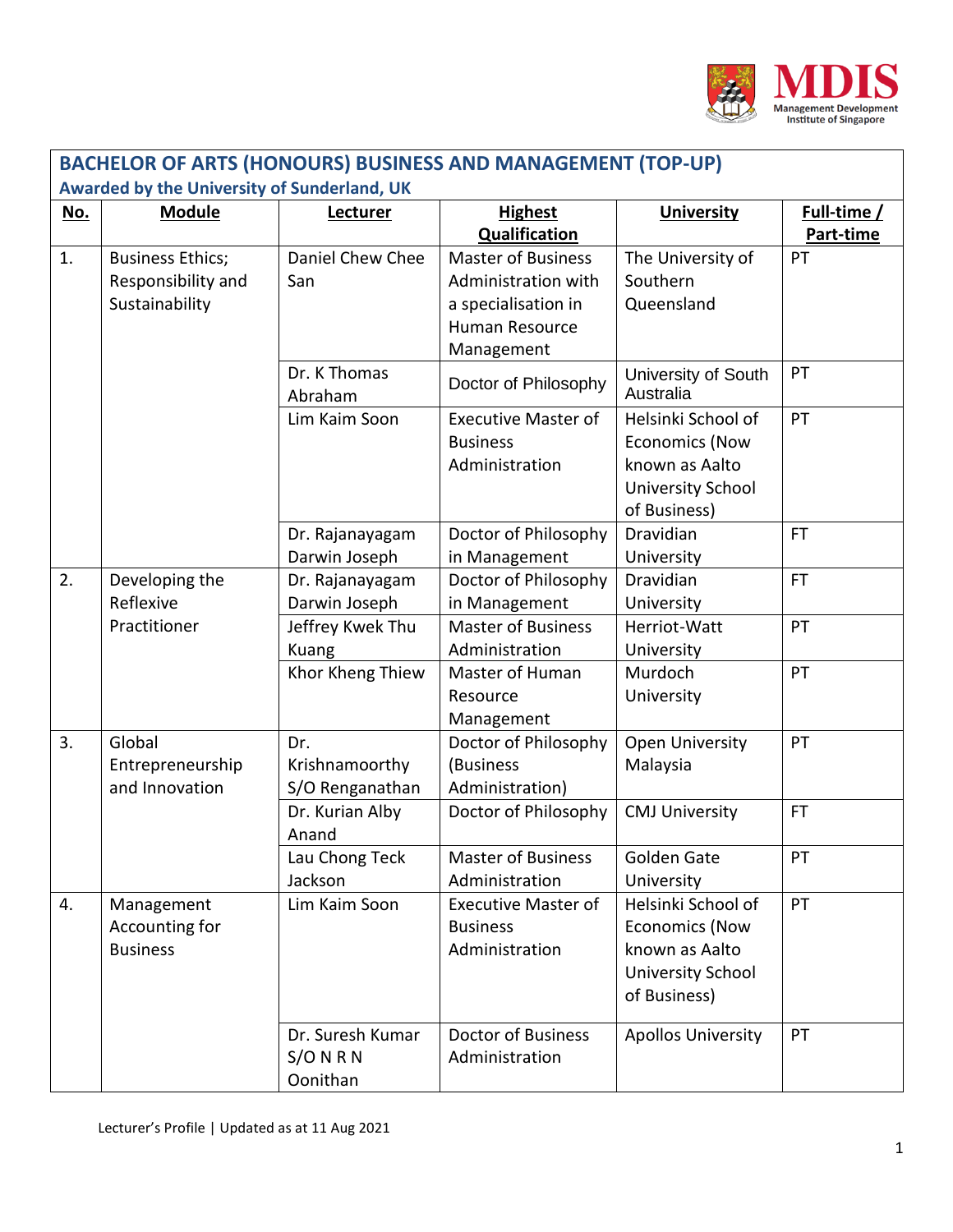

|    |                             | Ong Siow Peng      | <b>Master of Business</b> | University of         | PT        |
|----|-----------------------------|--------------------|---------------------------|-----------------------|-----------|
|    |                             |                    | Administration            | Manchester            |           |
|    |                             | Christina Tay Mui  | <b>Master of Business</b> | University of         | PT        |
|    |                             | Leng@ Christina    | Administration            | Leicester             |           |
|    |                             | <b>Tay Huiging</b> | (Total Quality            |                       |           |
|    |                             |                    | Management)               |                       |           |
|    |                             | Manek Mukesh       | <b>Master of Business</b> | Victoria University   | PT        |
|    |                             | Pratap             |                           | of Technology         |           |
|    |                             |                    |                           | (renamed to           |           |
|    |                             |                    |                           | Victoria University)  |           |
| 5. | Management                  | Dr. Rajanayagam    | Doctor of Philosophy      | Dravidian             | <b>FT</b> |
|    | <b>Thought and Practice</b> | Darwin Joseph      | in Management             | University            |           |
|    |                             | Dr. K Thomas       |                           | University of South   | PT        |
|    |                             | Abraham            | Doctor of Philosophy      | Australia             |           |
|    |                             | Visuanathan S/O    | <b>Master of Business</b> | <b>Southern Cross</b> | PT        |
|    |                             | Gopalan            | Administration            | University            |           |
| 6. | Managing and                | Dr. Rajanayagam    | Doctor of Philosophy      | Dravidian             | <b>FT</b> |
|    | Leading Change              | Darwin Joseph      | in Management             | University            |           |
|    |                             | Jeffrey Kwek Thu   | <b>Master of Business</b> | Herriot-Watt          | PT        |
|    |                             | Kuang              | Administration            | University            |           |
|    |                             | Dr. K Thomas       | Doctor of Philosophy      | University of South   | PT        |
|    |                             | Abraham            |                           | Australia             |           |
|    |                             | Visuanathan S/O    | <b>Master of Business</b> | <b>Southern Cross</b> | PT        |
|    |                             | Gopalan            | Administration            | University            |           |
| 7. | Managing                    | Dr. Kurian Alby    | Doctor of Philosophy      | <b>CMJ University</b> | <b>FT</b> |
|    | Entrepreneurship;           | Anand              |                           |                       |           |
|    | Innovation and              | Kiew Chez Siong    | <b>Master of Business</b> | University of         | PT        |
|    | Creativity                  |                    | Administration            | Lancaster             |           |
|    |                             | Dr. K Thomas       | Doctor of Philosophy      | University of South   | PT        |
|    |                             | Abraham            |                           | Australia             |           |
|    |                             | Dr. Chia Chien Wei | Doctor of Philosophy      | University of         | PT        |
|    |                             |                    |                           | Central Florida       |           |
|    |                             | Foo Fong Lin       | Degree of Bachelor        | <b>The National</b>   | PT        |
|    |                             |                    | of Business               | University of         |           |
|    |                             |                    | Administration            | Singapore             |           |
|    |                             | Ho Kai Joo Jason   | <b>Master of Business</b> | Imperial College of   | PT        |
|    |                             |                    | Administration            | Science,              |           |
|    |                             |                    |                           | Technology and        |           |
|    |                             |                    |                           | Medicine              |           |
|    |                             | Lim Eng Teck       | <b>Master of Business</b> | University of         | PT        |
|    |                             | Frankie            | Administration            | Strathclyde           |           |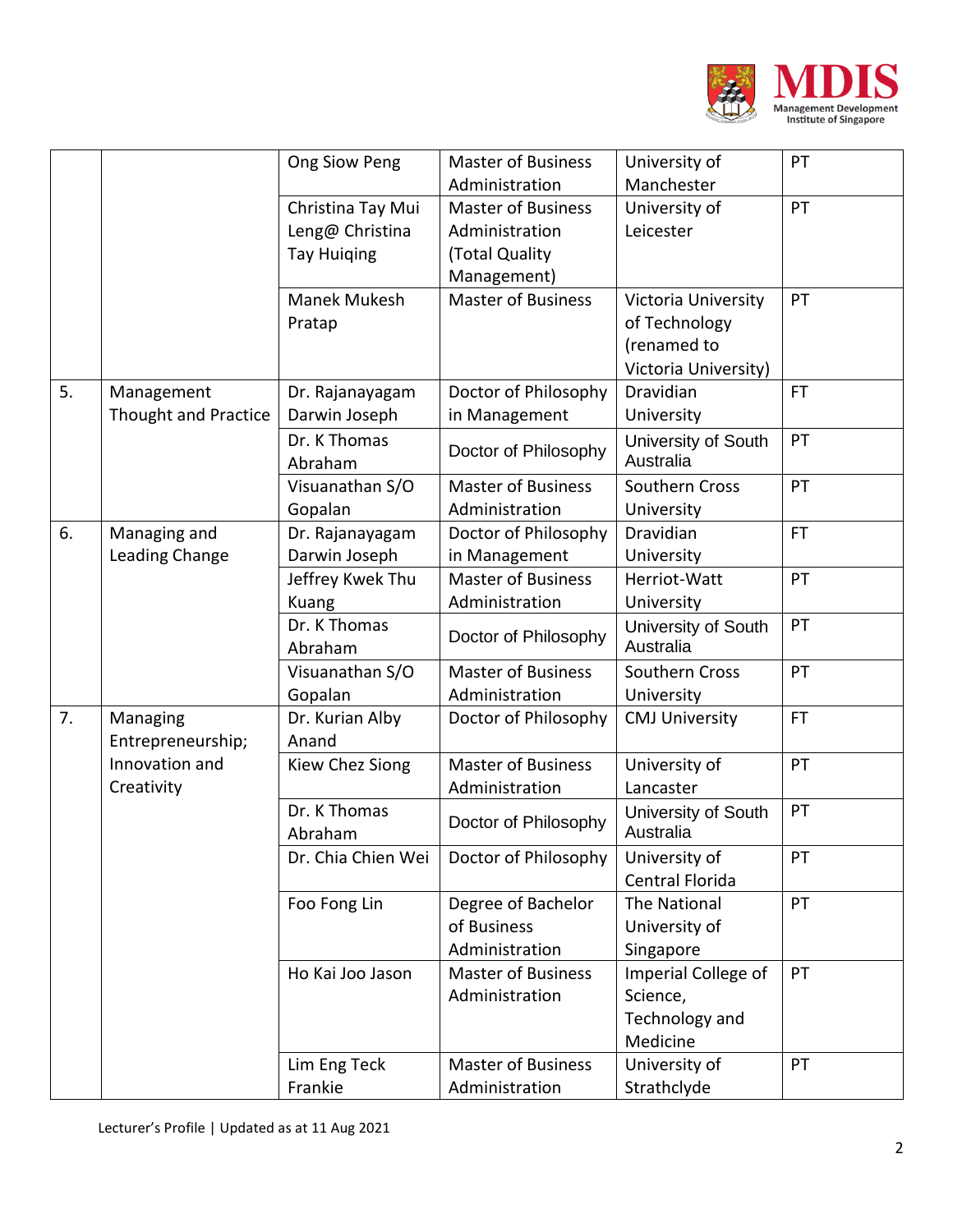

| 8.  | Marketing in a<br>Digital World                               | Lim Eng Teck                  | <b>Master of Business</b>                                       | University of                                                                                      | PT        |
|-----|---------------------------------------------------------------|-------------------------------|-----------------------------------------------------------------|----------------------------------------------------------------------------------------------------|-----------|
|     |                                                               | Frankie                       | Administration                                                  | Strathclyde                                                                                        |           |
|     |                                                               | Dr. Kurian Alby<br>Anand      | Doctor of Philosophy                                            | <b>CMJ University</b>                                                                              | <b>FT</b> |
|     |                                                               | Dr. K Thomas<br>Abraham       | Doctor of Philosophy                                            | University of South<br>Australia                                                                   | PT        |
|     |                                                               | Long Foong Ling               | Degree of Master of<br>Science (Marketing)                      | <b>The National</b><br>University of<br>Singapore                                                  | PT        |
|     |                                                               | Soh Kok Yuen                  | Master of Science                                               | University of<br>Strathclyde                                                                       | PT        |
| 9.  | Personal and<br>Professional<br>Development                   | Ong Chee Ming<br>(Hu ZhiMing) | Doctor of Philosophy                                            | University of South<br>Australia                                                                   | PT        |
|     |                                                               | Dr. K Thomas<br>Abraham       | Doctor of Philosophy                                            | University of South<br>Australia                                                                   | PT        |
|     |                                                               | Jailani Bin A Bakar           | Master of                                                       | University of                                                                                      | PT        |
|     |                                                               |                               | Philosophy (Taught)<br>in Media & Culture                       | Glasgow                                                                                            |           |
|     |                                                               | Sinha Anshika                 | Master of Arts in<br>Human Resource<br>Management               | University of York                                                                                 | PT        |
|     |                                                               | Yu Shilong                    | <b>Master of Business</b><br>Administration                     | <b>INSEAD</b>                                                                                      | PT        |
| 10. | <b>Quality Management</b><br>for Organisational<br>Excellence | Kuan Choon Hock               | Master of Arts in<br><b>Business Analysis</b>                   | University of<br>Lancaster                                                                         | PT        |
|     |                                                               | Dr. K Thomas<br>Abraham       | Doctor of Philosophy                                            | University of South<br>Australia                                                                   | PT        |
|     |                                                               | Ho Soo Kwang                  | <b>Master Of Business</b><br>Administration                     | The University of<br>Hull                                                                          | PT        |
|     |                                                               | Yu Shilong                    | <b>Master of Business</b><br>Administration                     | <b>INSEAD</b>                                                                                      | PT        |
| 11. | <b>Strategic Corporate</b><br>Finance                         | Lawrence Lai Chin<br>Loong    | <b>Master of Business</b><br>Administration                     | <b>Pittsburg State</b><br>University                                                               | <b>FT</b> |
|     |                                                               | Lim Kaim Soon                 | <b>Executive Master of</b><br><b>Business</b><br>Administration | Helsinki School of<br><b>Economics (Now</b><br>known as Aalto<br>University School<br>of Business) | PT        |
|     |                                                               | Yusra Anas                    | <b>Master of Business</b><br>Administration                     | The University of<br>Hull                                                                          | PT        |